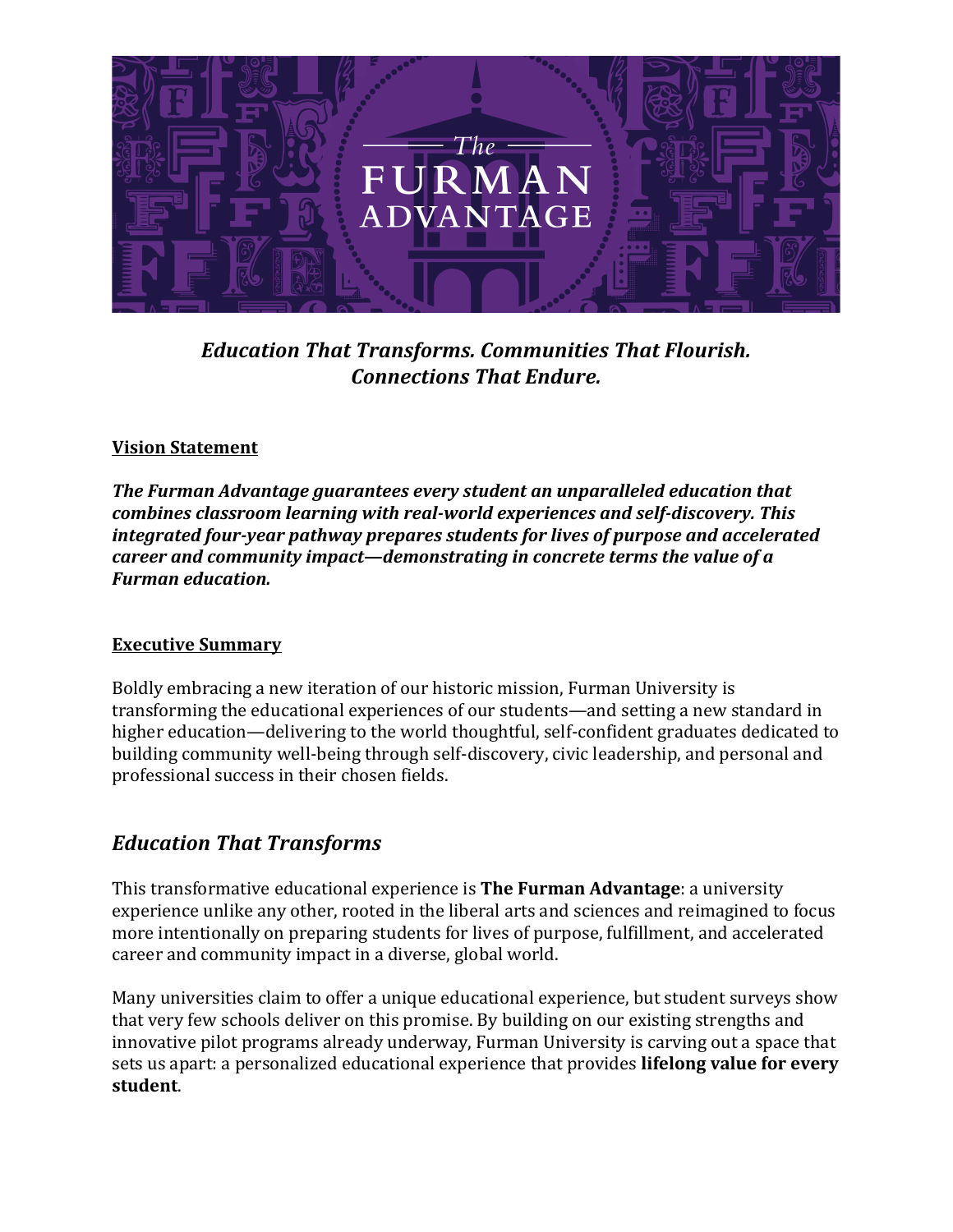What distinguishes our program is that it integrates a **guided journey of self-discovery** into a **personalized academic path** and tracks both progress and outcomes. Going forward, each student will embark on an individualized, coordinated, four-year pathway of academic study, self-reflection, and mentorship by a diverse network of experts that corresponds with project-based and community-centered learning, career exploration and internships, faculty research collaborations, and immersive global experiences. 

This **dynamic education** model will create a set of interconnected student experiences in which each year builds on the year before, reinforcing the unfolding process of intellectual growth, self-knowledge, cultural competence, and professional preparation.

Furman's program will prepare students to **live and lead in a complex, global world** by demonstrating the power of diverse experiences, identities, and cultures. By learning from differences and from commonalities, students will gain a new set of tools for navigating the world. 

An **innovative, team-based advising model** will provide a diverse community of expert mentors to help guide students along this path. We also are building best-in-class tools to track this trajectory, providing every student with a robust portfolio of their academic and co-curricular experiences—tangible evidence for prospective employers, graduate programs, and parents of their **unparalleled progress and outcomes**. 

Through **greatly expanded engaged learning experiences** that connect classroom work to meaningful research, global study, professional practice, and projects that have direct community impact, students will benefit from both our intimate campus environment and a **university with infinite horizons** that span from local to global. 

# *Communities That Flourish*

The Furman Advantage will foster **thriving communities**—communities on campus that actively engage our students, faculty, and staff, as well as communities in South Carolina and beyond. 

Our concept of community **starts at home**. Our intimate campus and commitment to the success of every member of the Furman community means we support one another to give our best, every day. We believe that an inclusive community that celebrates and engages difference creates the space we need to learn and develop new ideas. And then we expand that concept **far beyond the boundaries** of campus, advancing the wellbeing of the diverse communities in Greenville and around the world. 

The Furman Advantage is redefining community engagement, creating an innovative model of **community-centered learning**. Furman students will join forces with faculty, staff, alumni, and community members to explore and address real-world problems, responding directly to community needs while **discovering what works**. 

> $-$  The  $-$ **FURMAN ADVANTAGE**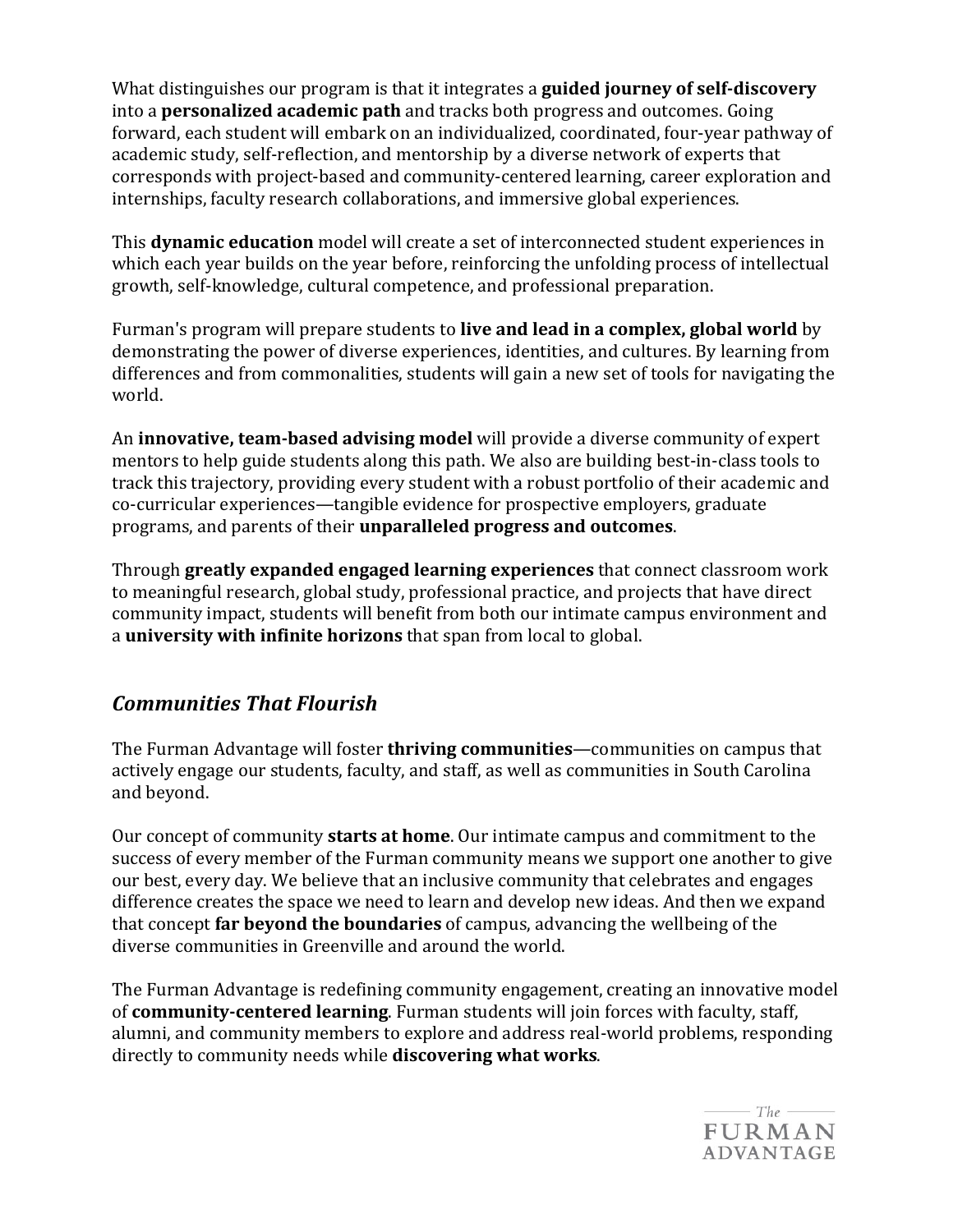An array of interdisciplinary, **public-facing institutes that coordinate with a wide array of campus and community partners** will build on the classroom experience by facilitating research, internships, and collaborative projects that drive community impact and generate knowledge that will be **applicable and scalable** to communities and organizations locally and around the world. They will provide students with unique access to networks and connections, opening doors and creating career opportunities. 

To support this work, Furman will create and fund appropriate organizational **structures to support** all of Furman's community-facing work, identifying needs and opportunities for partnerships, enabling external partners to connect with the intellectual capital of the university, catalyzing innovative new efforts and approaches, and providing infrastructure and coordination across campus. 

# *Connections* **That** *Endure*

With this bold set of initiatives, we aim to become the **model for what the world needs today from a university**: a center of learning that reinvigorates the notion that the private good of educated individuals must inevitably accrue to the public good of community wellbeing. 

Our faculty, staff, alumni, and community members will guide students on a personalized trajectory that helps them discern **their calling** and discover deeply satisfying careers, address critical social issues, and improve the well-being of their communities. 

The power of this journey will come from our ability to move forward as a **connected community network**: embracing and seeking out diversity of talent, experience, perspective, and identity as we work together to prepare our students to enter a complex and ever-changing world. 

At a time when the world needs leaders who can cross divisive boundaries to create shared progress, Furman will develop graduates who can **work across differences** and who are able to apply their broad knowledge of culture, history, and human experience to **both lead and collaborate**. 

By intentionally integrating classwork, mentorship, and experiences with self-reflection and discovery, The Furman Advantage will **contribute to a better society**, creating the next generation of thoughtful leaders prepared to make a lasting impact. 

We have the opportunity to create a university without boundaries and commit to a new kind of experience for *every single student*—an educational experience driven by passion and guided with purpose, preparing the next generation of leaders, better than any other institution, for a successful and meaningful life.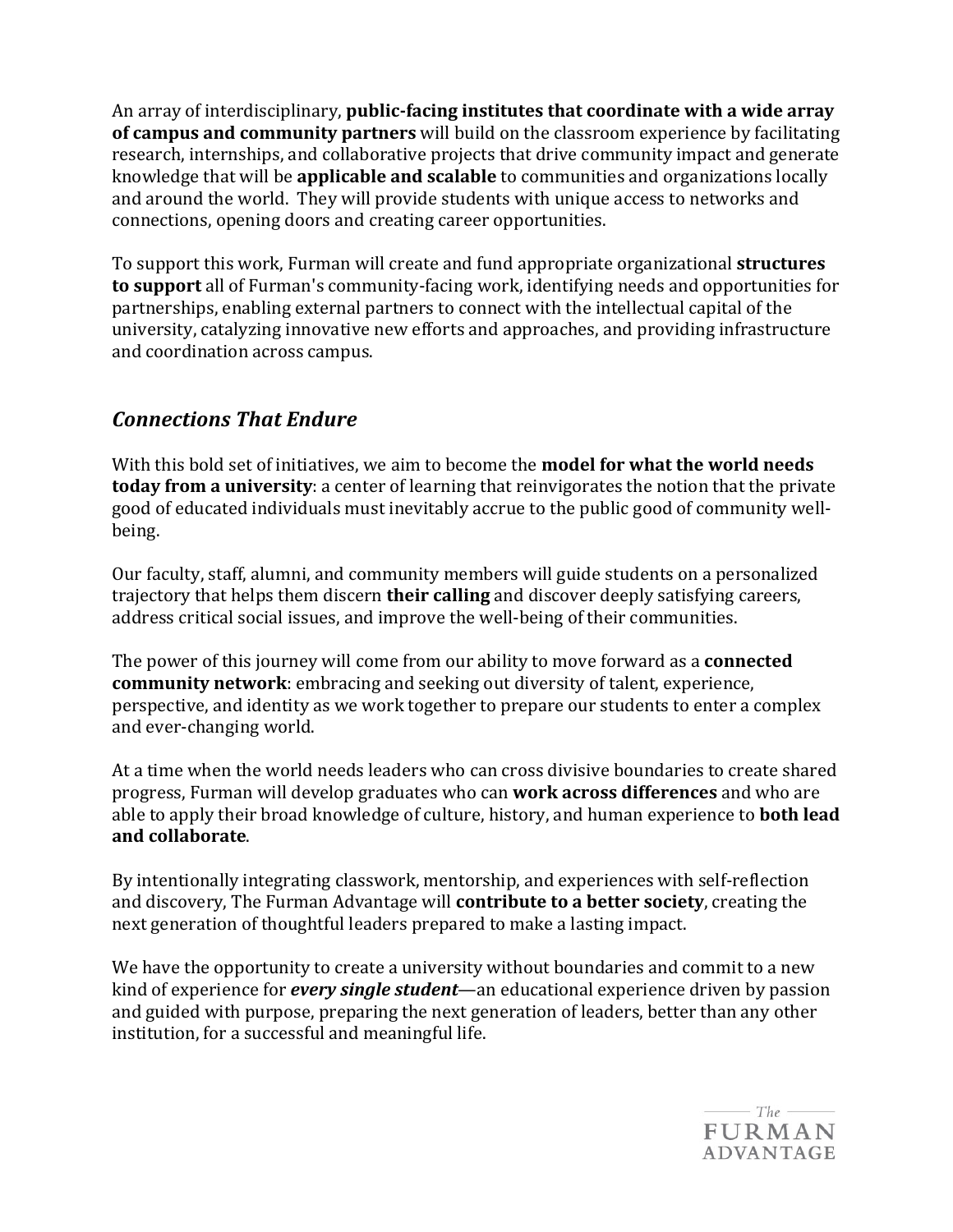## **The Furman Advantage: Context**

#### **Our Rationale**

Since its founding in 1826, Furman University has strived to fulfill a dual mission of academic excellence and a commitment to the larger world, first as an academy and theological institution, and later as a nationally recognized private university with a rigorous liberal arts and sciences core. In the past two decades, this mission has found new expression as the university embraced an innovative and robust program of engaged learning that augments classroom-based academic preparation with research, internships, and opportunities to study away from campus, exposing students to broader realms of learning. In addition to our focus on traditional undergraduate students, Furman has further embraced a public mission by extending our educational resources to lifelong learners, ranging from our youngest learners in our Child Development Center to the more than 2,000 adults participating in our Osher Lifelong Learning Institute (OLLI) at Furman. 

Our history and present situation are playing out against a backdrop of recent national conversations about higher education, characterized in part by new expectations for colleges and universities to be even more attuned to societal needs, more accessible to an increasingly diverse populace, more inclusive and welcoming in climate, more active in nurturing student development, and more accountable for measurable results. The nature of the discussion is at times consumerist and often in tension with the expectation for institutions to support the overall comfort and well-being of students, both while on campus and in preparation for a healthy and thriving life. For Furman in particular these dueling paradigms threaten to undermine our belief in the profound role that a liberal arts and sciences education can play in preparing leaders, professionals, and involved citizens. In the world's conflicts and in the recent breakdowns and loss of trust in global institutions, we see today more than ever the importance of producing broadly educated graduates who understand the power of diverse perspectives and are able to collaborate for the benefit of society. 

In this moment we see an opportunity to launch a bold set of initiatives to become the model for what the world needs today from a university: a center of learning that reinvigorates the notion that the private good of educated individuals must inevitably accrue to the public good of community well-being. 

Drawing on a wellspring of history and proven success, we look confidently to the next iteration of our mission and make a bold promise to our students and the communities we serve: Furman University will provide each and every one of our students with an unparalleled educational experience guided by a community of experts from within and outside of the campus, united by the aims of cultivating educated, confident, and successful leaders who are focused on addressing critical societal issues and dedicated to improving the well-being of their communities.

> $-$  The  $-$ **FURMAN ADVANTAGE**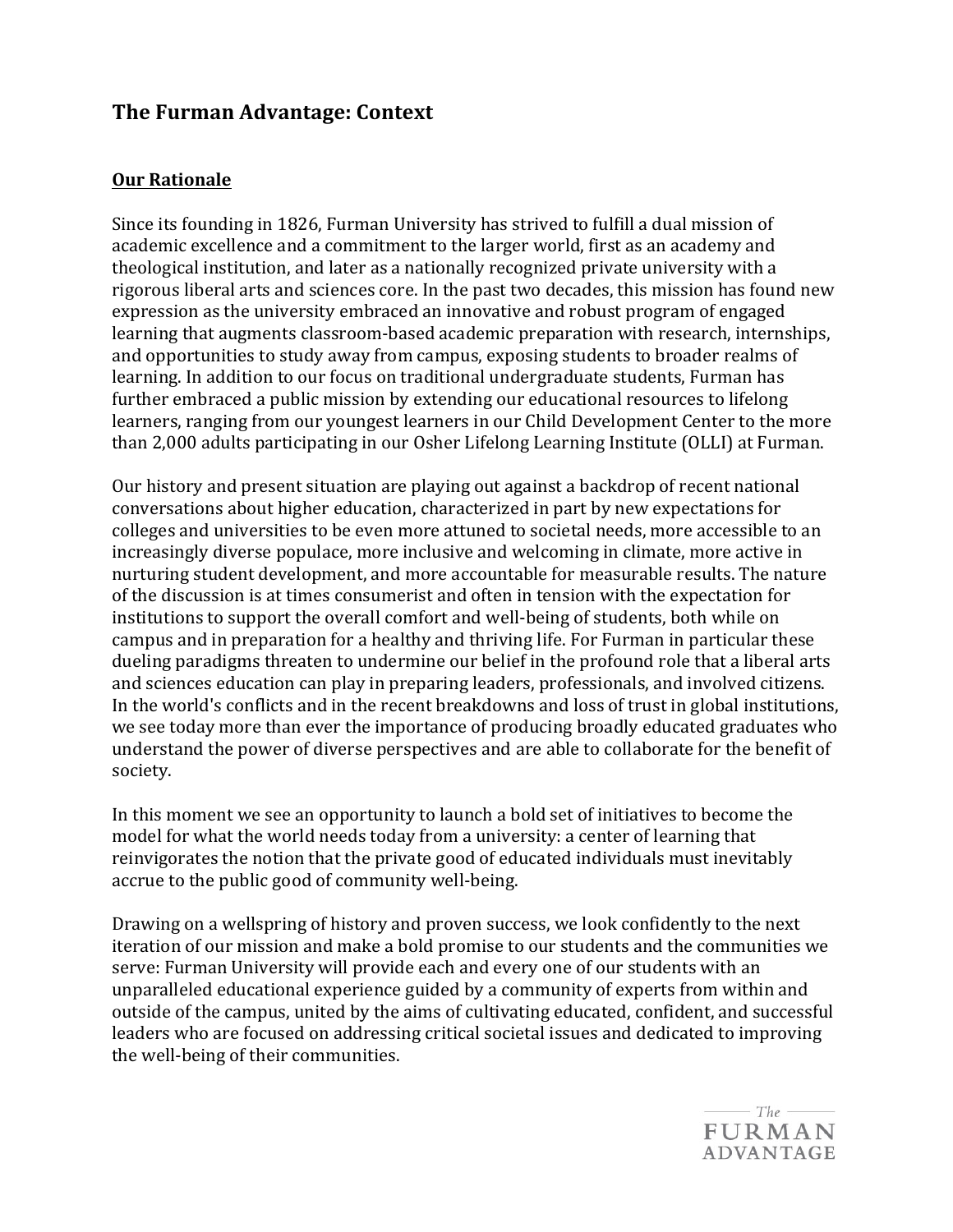The argument for creating a new type of college experience is compelling: 

- A national 2014 study of college graduates by Gallup and Purdue University found that students whose college experience included faculty mentorship and relevant professional practice connected to classroom and project-based learning were the most likely to be positively engaged at work and to be thriving in all aspects of their lives. Yet **only 3 percent** of those surveyed strongly agreed that they had experienced all of these elements during college.
- In his book, "The Purposeful Graduate," Tim Clydesdale evaluated the effect of Lilly Endowment–funded programs that engaged undergraduates on the question of purpose across 88 campuses and noted that "what parents and citizens seek, and educators promise, are college graduates who flourish, that is, young adults with positive goals for the short and long term, who show independence, responsibility, and active engagement with the community." He found that alumni who engaged in purpose exploration programs during college were **far more likely to be satisfied** with their lives across a range of issues.
- According to two 2016 studies on career preparation (Stockton University; McGraw Hill), 71 percent of college students said that planning for a rewarding career is "extremely important," but less one-third of recent college graduates said they felt well prepared by college for a job and career. **More hands-on practical experience**, such as internships, is one of the most important ways students say colleges can add greater value to their experience.

There is a **significant unmet need** for a university to introduce a holistic model that ensures its students graduate with experiences and skills to be successful, to contribute to the broad well-being of society and of the communities in which they live, and to enjoy lives of meaning, purpose, and fulfillment. 

A small but growing number of schools are addressing these gaps by attempting to develop a more integrated learning experience, but they have struggled to ensure a consistent experience for all students over all four years of college. Some colleges have focused on living-learning communities, undergraduate research, or preparation for careers, while others have targeted community service and engagement. Few schools, if any, have been able to fully integrate these student experiences from classroom to co-curricular activities. 

Fewer still have bridged the widening gap between the academy and the broader community in more than superficial ways, missing an opportunity to connect the humanistic ideals of education with the democratizing effects of community engagement. 

We believe Furman is distinctively positioned to achieve our goal of preparing students for lives of purpose and self-reflection, professional success, and civic engagement, **combining the intimacy and personalized attention** associated with small liberal arts colleges and

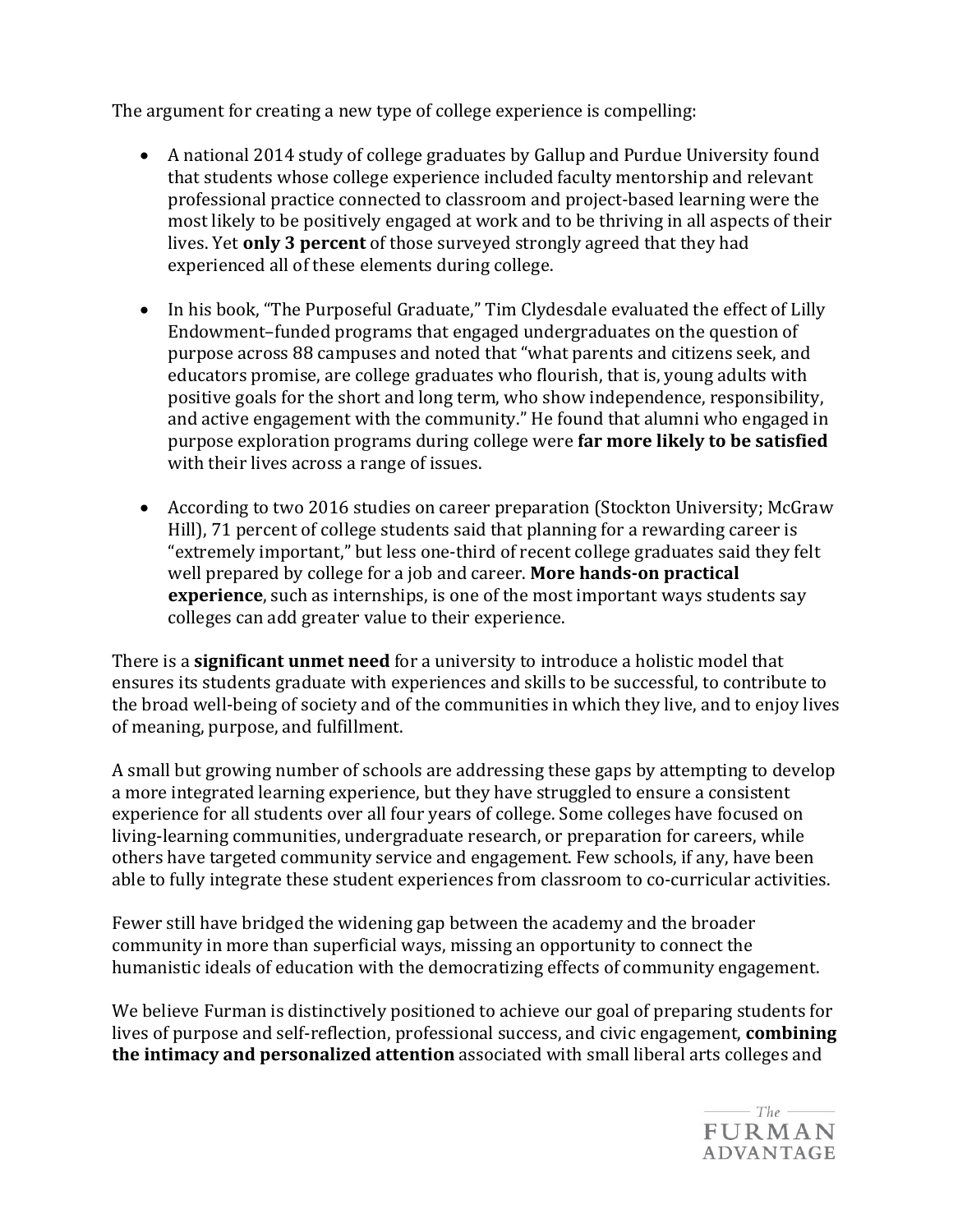the **breadth of opportunities and connections** associated with large universities. In so doing, we will build upon our areas of strength: 

- A **pioneering foray into engaged learning** that has been refined and fully unified within our curriculum over the past two decades, a model that has been studied and adopted by many other universities seeking to augment classroom teaching with related intellectual experiences;
- A **distinctive approach to international education**, with nearly half of the student body participating in faculty-led study-away experiences in more than 30 countries that immerse them in the language, culture, business environment, socio-political history and current issues of their host nation;
- Longstanding **excellence in undergraduate research**, which allows Furman students to engage directly in research with faculty and present their findings at conferences;
- A nationally renowned **commitment to sustainability** led by the David E. Shi Center that extends far beyond conservation to encompass cross-disciplinary learning in the sciences (social, natural and physical), public policy, humanities, the arts, and community engagement;
- The Richard W. Riley Institute's innovative and **far-reaching work in public policy**, education, and youth leadership in South Carolina, and its influential role in diversity training for nearly 1,800 of the state's corporate, nonprofit, and civic leaders; and
- A partnership with the Greenville Health System, Clemson University, and the University of South Carolina to develop a shared academic health center that will educate health care professionals and foster research and partnerships that **strengthen community health**.

Each area of strength provides nearly boundless opportunities for intellectual and scholarly exploration. Perhaps most importantly, each also provides environments inside and outside campus for students to test their creativity and problem-solving skills among a diverse community of experts whose knowledge, inclination, and achievement make evident **what it takes to get things done in the world**.

These experts include our faculty, Student Life and other professional staff, and Furman alumni, as well as business, civic, and community leaders from Greenville and beyond. Together they create a **coalition of mentors** and provide an educational experience that exposes students to expansive definitions of talent, an appreciation for the complexities of pressing societal issues, the value of collective effort for innovation, and a deeper understanding of the interconnected nature of our world. 

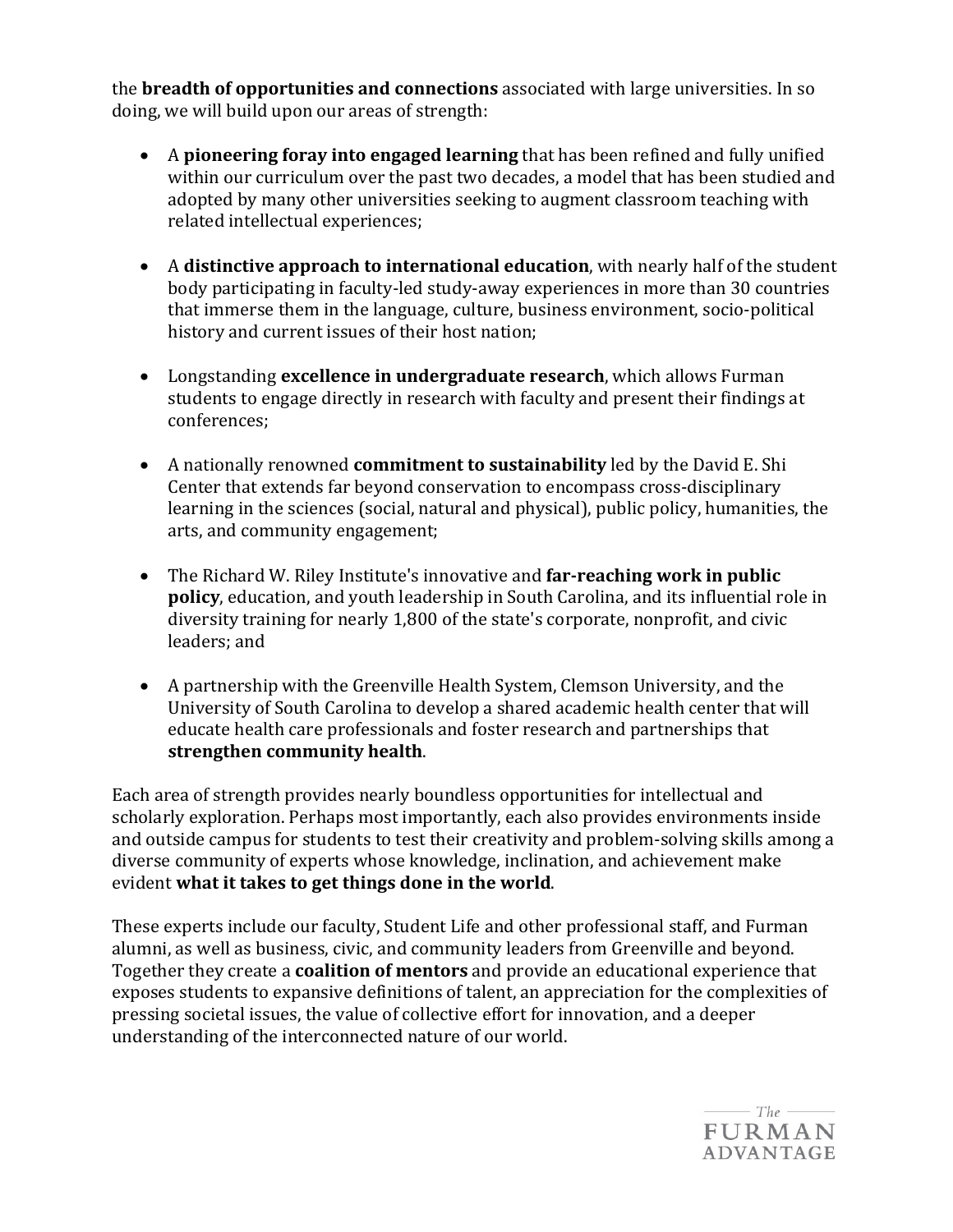Furman University is poised to embrace a **bold and exciting new iteration** of its historic mission, transform the educational experiences of its students, and deliver to the world thoughtful men and women prepared to lead in a diverse, global world and dedicated to the work of building community well-being, both through civic leadership and through personal and professional success in their chosen fields. 

## **Our Approach**

Furman will create a **new type of university experience**, rooted in a strong liberal arts and sciences foundation, and reimagined to focus more intentionally on preparing students for lives of purpose, fulfillment, and accelerated career and community impact. Through an individualized, coordinated, four-year pathway of academic study, self-reflection, and mentorship that corresponds with project-based and community-centered learning, career exploration and internships, faculty research collaborations, exposure to different perspectives, and immersive global experiences, students will benefit from both intimacy and scale, residentially based on one of the most beautiful campuses in the world and actively extending their experience into our communities in South Carolina and beyond. In developing this holistic experience, we will create a diverse, empowered, and networked community of faculty, students, alumni, and partners unlike any other. 

This approach will encompass every department and area of the university, with each department developing its own distinctive expression of the vision in accordance with the goals of its faculty and students. The Furman Advantage builds on and reinforces the strategic priorities articulated in Vision 2020 and advances our current institutional strategic priorities for articulating our story, building our reputation, and establishing our competitive value; for strengthening the engagement of our students with their academic and co-curricular experiences; for enhancing our commitment to Greenville and society at large; for expanding the depth and breadth of alumni engagement; for seeking out and embracing the value of diverse experiences, perspectives and identities; and for instilling a strong sense of inclusion, pride, and community among all who care about Furman University.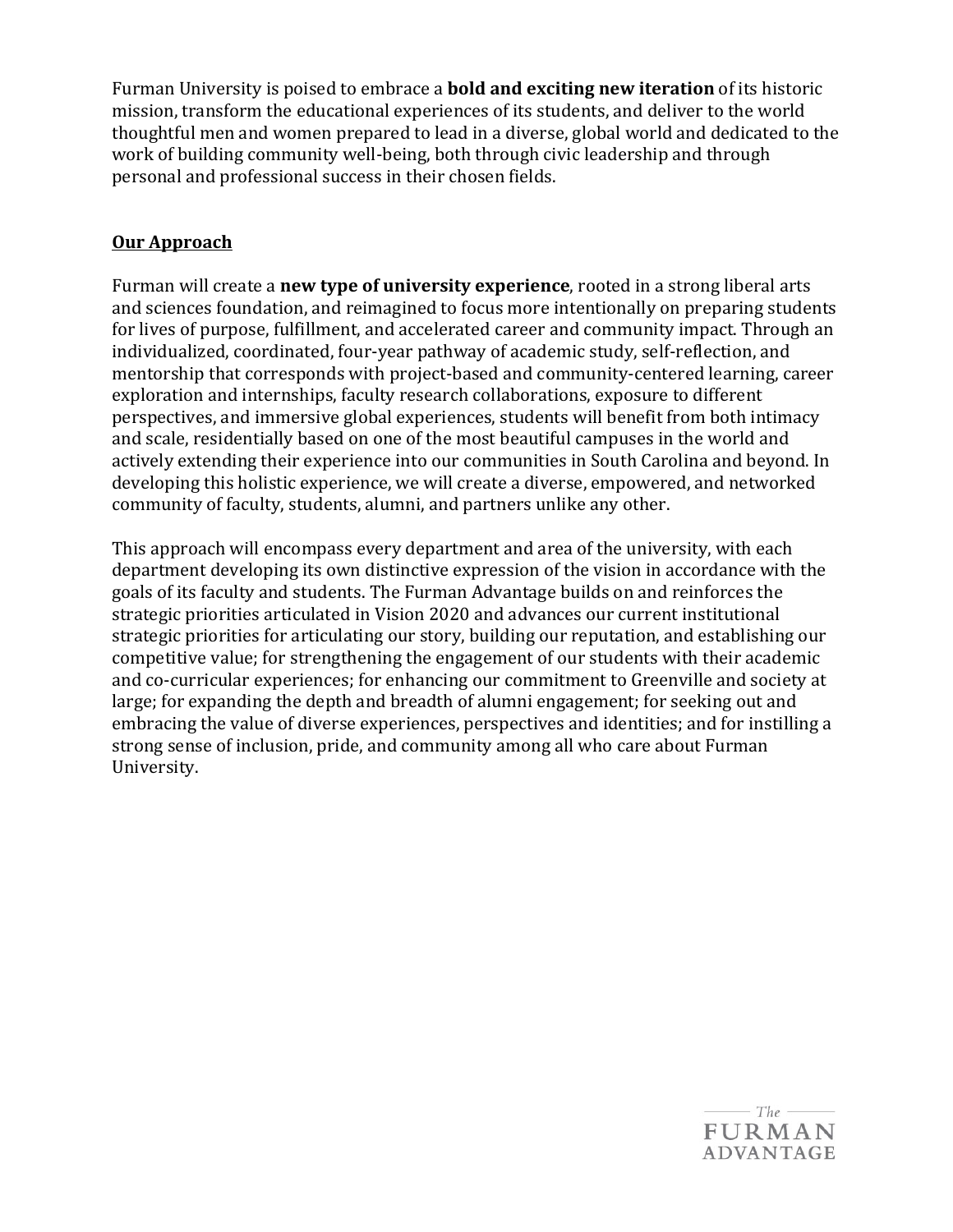## **I. Education That Transforms**

A Furman education begins with academic inquiry that is both broad and deep, encompassing the history, philosophy, and cultural context that enriches significant ideas and breakthroughs in every field of human endeavor. Our teaching is designed to turn our students into creative problem-solvers who are able to navigate complexity and connect disparate ideas. To this foundation we added Furman's **pioneering approach to engaged learning**. The Furman Advantage began as a highly successful internship and research program, one of the few in the United States that directly funds student internships and research each summer through competitive fellowships. Based on surveys administered at graduation, approximately 80 percent of our students participate in one or more internships, research under the guidance of a faculty member, and/or study away by the time they graduate.

Expanding and redefining The Furman Advantage means we will now guarantee that *every* **student at Furman** will be able to engage in real-world experiences throughout their time on campus and beyond, connecting their scholarly work in the classroom to professional interests and developing both competence and confidence in their individual and societal purpose in the world. By bringing the campus and community together to work in tandem with our students, we will create a web of enriching experiences and meaningful relationships that help students realize their potential and achieve their aspirations. We will demonstrate that smaller, highly interactive classes coupled with relevant complementary experiences, exposure to different perspectives, mentorship by a diverse community of experts, and an expanding network of alumni and community contacts can produce greater skills, self-knowledge, and more personal, intellectual, and professional opportunities for our students throughout their lives. 

To that end, Furman has reimagined The Furman Advantage, developing a holistic fouryear program that integrates the deep exploration of a major area of academic study, our reinvigorated engaged learning model, undergraduate research, life-changing global experiences, and extensive preparation for their chosen career or graduate study. This **dynamic education model** will create a path of interconnected student experiences in which each year builds on the year before, reinforcing the unfolding process of intellectual growth, self-knowledge, cultural competence, and professional preparation. These experiences will provide students with an essential portfolio of skills, resources, and relationships leading to measurable outcomes for students, for the campus, and for our community. Moreover, students will have a better understanding of and capacity to articulate the value of their Furman experience to employers and graduate and professional schools. 

This work will build on and integrate Furman's many existing resources for student success. New and complementary programs will emerge as this work progresses and as we are able to track effectiveness through data and targeted scholarly research.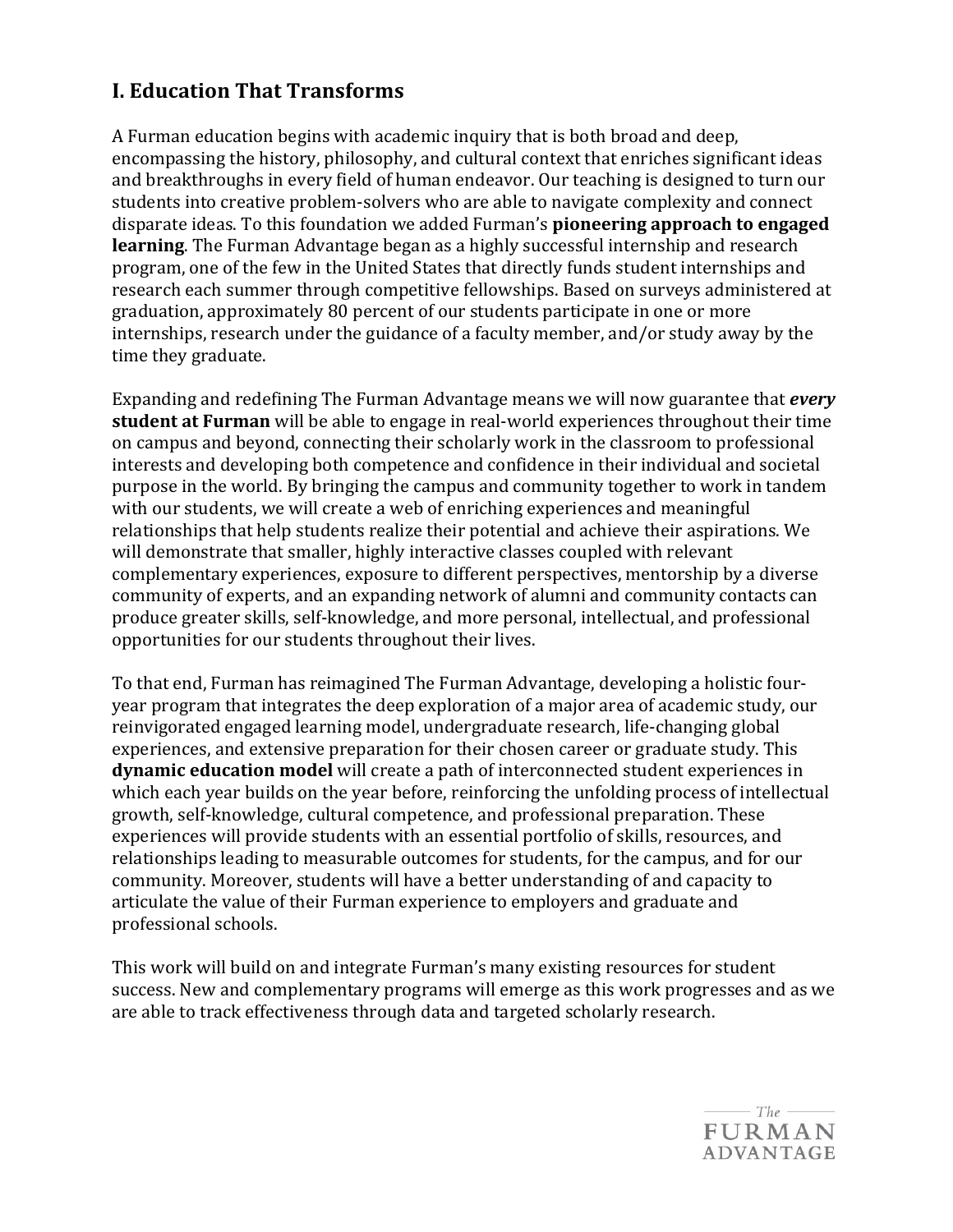**The Furman Advantage will reinforce and strengthen the foundation of a strong liberal arts education by:** 

• **Maintaining the academic excellence and intellectual exploration for which Furman is known:**

A challenging liberal arts education prepares students to live well and meaningfully. At Furman we believe it is essential to engage all students in a wide range of human thought, perspective, and culture to help them have a basis for thinking imaginatively, questioning assumptions, assessing problems systematically, working across differences, and adapting with well-informed thoughtfulness to societal and environmental change. We also believe that students learn the most when they are challenged, are able to overcome failure and setbacks, and learn how to solve problems in an environment of both creative discomfort and expert support. 

• **Building a diverse community of students, staff, and faculty from a range of backgrounds, identities, and experiences to foster a dynamic and challenging intellectual climate**

Building a diverse intellectual community on our campus is not optional in the 21st century. Not only must we prepare students to enter a world in which the ability to deal with difference is fundamental to their success, but we also know from a growing body of research that students who learn in a diverse educational environment are more likely to have a positive experience while in college and to be more satisfied after graduation. The Gallup Purdue study in 2015 reported that college graduates who interacted with people from different backgrounds on a regular basis in college are more than twice as likely to say their education was worth the cost. They are also more likely to be engaged and fulfilled at work. In order to build the most effective environment for teaching and learning, Furman is committed to increasing the diversity of our faculty, staff, and student body. We also must ensure that students who can benefit from a Furman education are not prevented from participating due to race, class, identity, or any other artificial barriers that serve to limit talent and opportunity.

#### • **Providing students with the cultural competence to live and lead in a diverse, complex, and global world:**

Students will enter a world that is considerably more diverse than most of them have experienced before coming to Furman. To succeed in the 21st-century classroom, community, or workplace, students must be able to understand the problems, opportunities, and realities of people who come from different backgrounds and have had different experiences than their own. They must also comprehend our connectedness with other societies through the problems and opportunities that we have in common. The Furman Advantage contributes to the development of this cultural competence through classwork and programs that engage students with diverse and international communities on campus and in Greenville, the region, and abroad. 

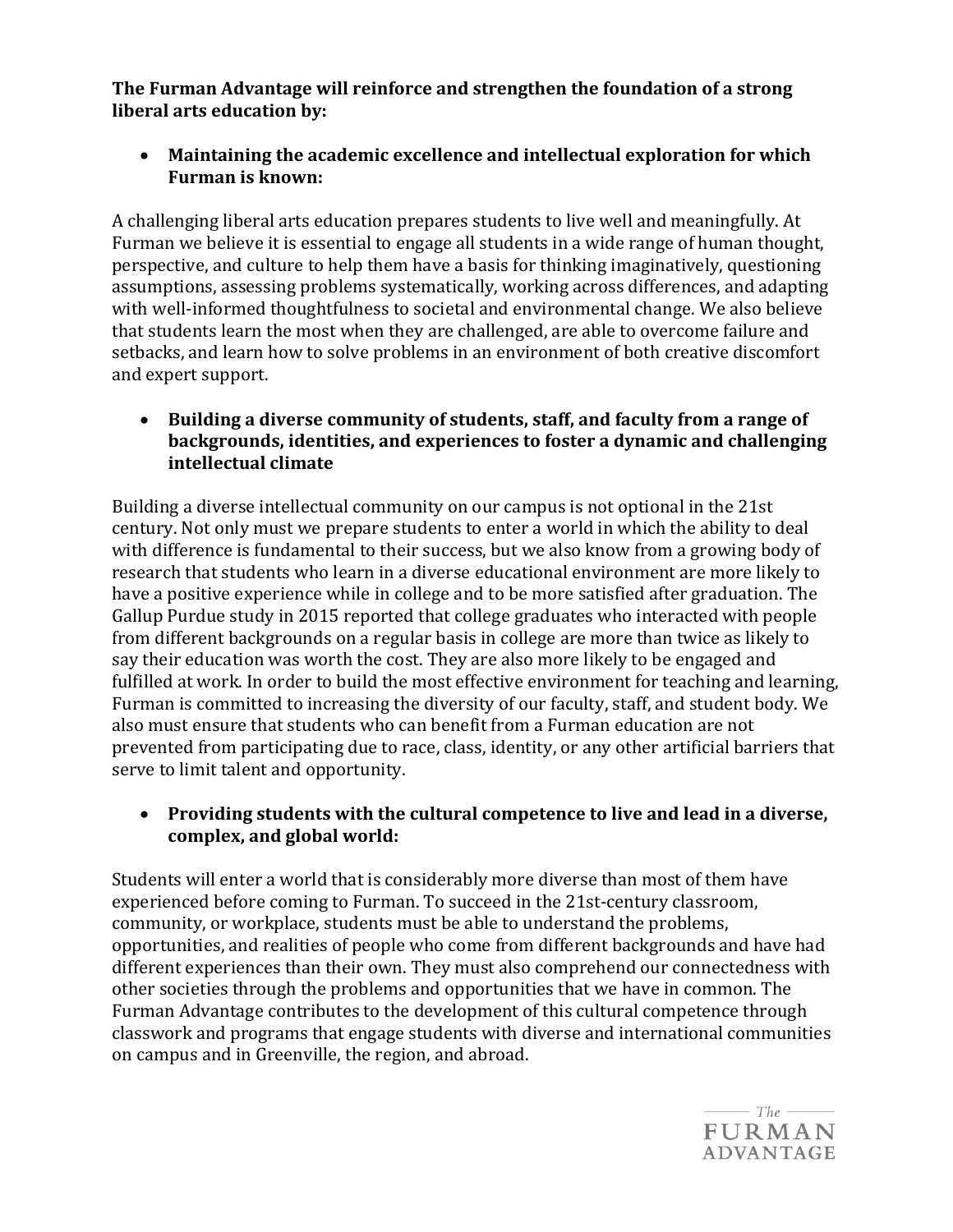#### • **Providing greater support for teaching excellence and strengthening the role of faculty mentors**

Our unwavering commitment to the primacy of the liberal arts and sciences, with small classes, cross-disciplinary opportunities, and uncommon access to excellent teachers, advisors, and mentors, ensures that our resident undergraduate students are part of a close-knit and engaged community of faculty, staff, alumni, and other students who are committed to their personal growth and success. We believe that high-touch, individual interactions combined with relevant opportunities for exploration and independence are crucial to the development of these young adults. Furman faculty are personally committed to the success of each student, supporting them while at the same time encouraging them to take ownership of their individual journey and goals. The Furman Advantage will invest in the development of our faculty and staff to continuously improve their teaching and advising and to support students with a level of personalized attention that distinguishes Furman from other universities.

## • **Creating greater opportunities for self-reflection and self-discovery**

We further believe helping students discern their particular intellectual strengths, their vocational interests, and a sense of calling in the world also is a critical aspect of liberal arts and sciences education at Furman, preparing our students for personal, intellectual, and career fulfillment. Robust new first- and second-year programs will instill lifelong habits of self-reflection and examination of personal strengths, reinforced by an integrated and team-based advising/mentoring system of faculty, Student Life professional staff, and alumni. This approach has already been examined in a recent report on the first- and second-year experience and in pilot programs begun in 2015, and will be further strengthened by data gathered through the Resiliency Study funded by The Duke Endowment. 

## • **More effectively connecting co-curricular experiences to classroom learning**

Faculty and staff involved in student development outside the classroom challenge themselves to continuously advance knowledge and engage students in the process of discovery and independent thinking. This strong foundation prepares our students to be nimble in a complex and uncertain world, engage comfortably with difference, and develop intellectual confidence and creativity in solving a wide array of problems. Students are taught to think critically as well as to consider the consequences of their decisions: the question of "why" they should do something rather than just "what" and "how." Furman is distinctive in being able to offer this purposeful approach, intimacy, and personal attention—the hallmark of a small liberal arts college—embedded in the scale and breadth of a larger university. That scale will enable The Furman Advantage to provide an everexpanding set of curated opportunities to put students' critical-thinking skills to work in real-world settings, allowing students to link classroom learning with their potential impact in the world. 

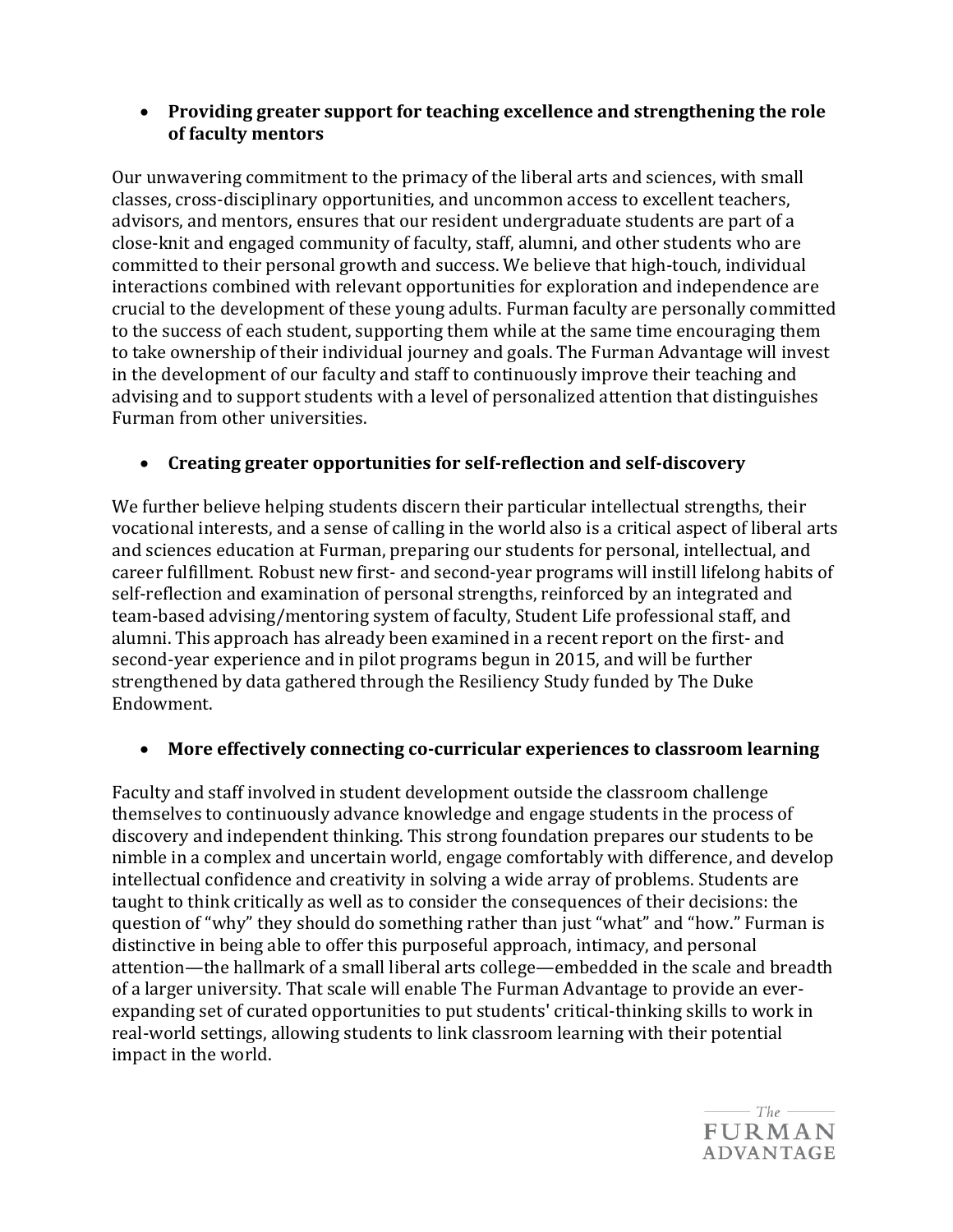**The Furman Advantage will build a dynamic education model, creating a four-year path that drives students toward a life of success, fulfillment, and impact by:** 

• **Expanding engaged learning to guarantee that every student engages in realworld experiences**

Students will have an extraordinary array of opportunities for service and meaningful contribution that link back to their academic and professional interests and experiences. This extension of engaged learning will build upon and expand areas where Furman has historically been strong: opportunities for students to conduct substantive research and present their findings, broad support from the faculty and the Rinker Center for unique study-away experiences around the globe, and the faculty's commitment to mentor students and sustain lifelong relationships. We will create tools and training for faculty, staff, and alumni mentors and student peer mentors to better support students across the continuum of exploration and experiences. 

• **Creating an innovative team advising model that better supports students and connects them with appropriate opportunities for engaged learning**

Under a model that coordinates academic and co-curricular advising, students will begin their program with an assessment of their strengths and interests, with the goal of mapping their classwork, internships, study away, and community-centered learning experiences to their career aspirations. The team will encompass faculty, staff, and alumni who will work together on the student's behalf and will offer guidance at appropriate times along the student's four-year journey and beyond, weaving student experiences into an integrated pathway and creating a seamless web of support. 

## • **Developing a broader and more diverse community of mentors on campus, among alumni and in the community**

To complement the team advising model, we will cultivate a broadly diverse community of experts, actively connecting students with employers, civic leaders, and alumni mentors for career exploration, internships, real-world projects with community and global impact, and other relevant experiences on the path to a professional career or graduate study. As students are learning from this community of mentors, project participants will in turn gain valuable knowledge and experiences from their work with Furman students and faculty. 

• **Better tracking student experiences in real time to ensure we live up to the promise for every student**

Supported by funding from The Duke Endowment, we are developing innovative new methods for students to collect, make sense of, and share with mentors and employers their pathway of educational experiences and the resulting skills they have developed. As a

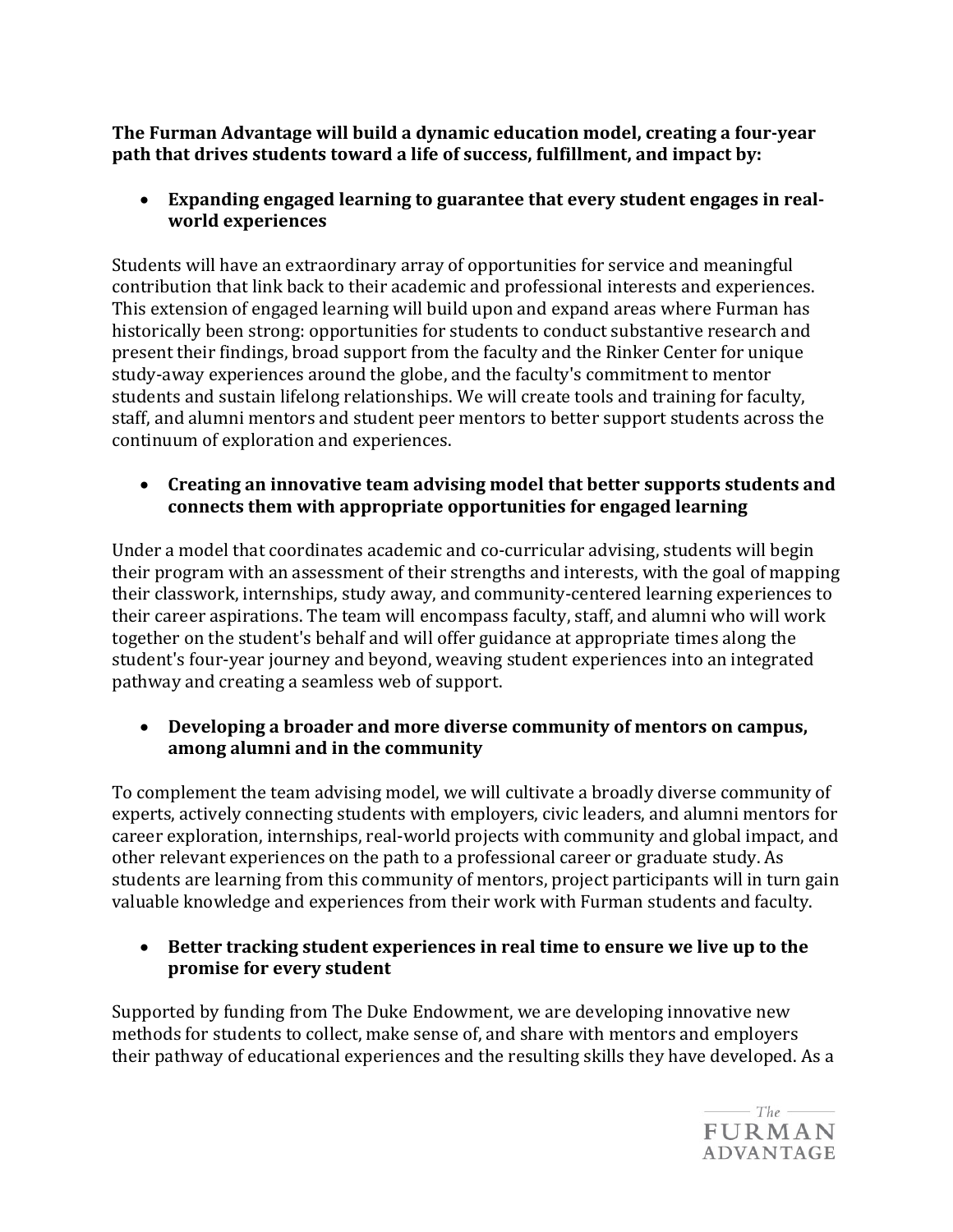result, students will develop a portfolio for documenting what they have gained from their Furman education. These tools will also improve our ability to gather and assess timely data so we can track student participation and ensure we are living up to our guarantees for the student experience as a whole. The data we gather will inform faculty research on student learning and outcomes, allowing us to develop models and approaches that can be shared with other universities.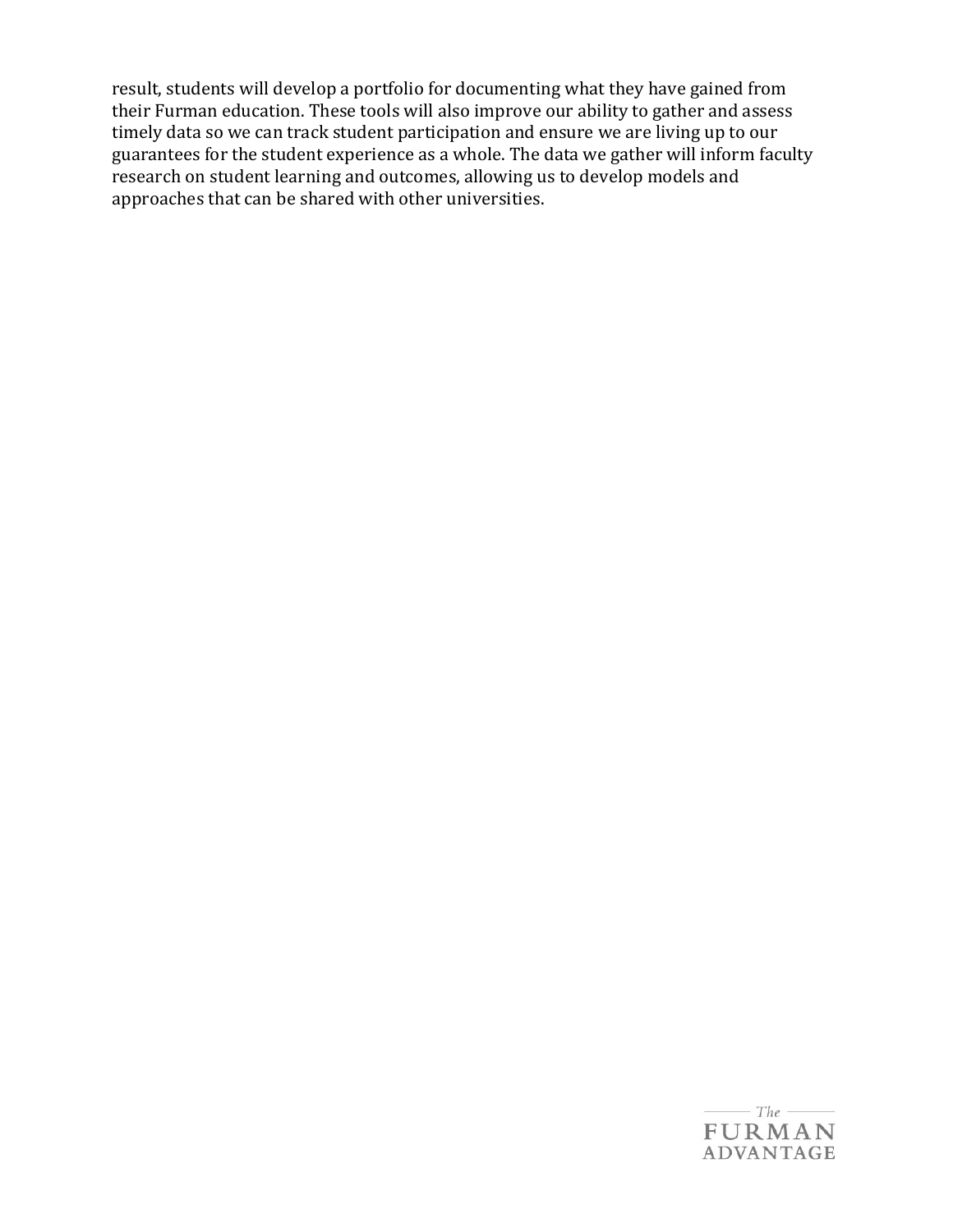# **II. Communities That Flourish**

Furman University is made up of many interconnected communities. Students enter a campus filled with committed faculty and staff who believe deeply in the mission and in their responsibility to support **the journey of each individual student**. And our students also enhance our community by the many experiences, perspectives, and talents they bring to campus. After they graduate, Furman alumni take these ideas and experiences with them to communities across South Carolina and around the world. The impact of our alumni is measured both in their commitment to make their communities better and in the successful careers they chart. Furman works to help our students discover that sense of purpose and the deep satisfaction that comes with living in a diverse community and contributing one's best to make that community work effectively for all. 

Our concept of community begins at home. Our intimate campus and commitment to the success of every member of the Furman community means we support one another to give our best, every day. We believe that **an inclusive community that celebrates and engages difference** creates the space we need to learn and develop new ideas. And then we expand far beyond the boundaries of campus to advance the well-being of diverse communities in Greenville and around the world. The Furman Advantage will redefine community engagement by building an **innovative model of community-centered learning**. A key element of The Furman Advantage will be an array of interdisciplinary, public-facing institutes, through which faculty, staff, students, alumni, and community members will join forces to explore and address real-world problems. 

Institutes of this nature may be found at larger universities, but Furman's approach will be distinctive because the institutes will be woven deeply into the student experience. Some universities, primarily those focused on research, are effective at identifying community need and producing focused projects that have impact and get public attention, but do not connect very well to the student experience, especially at the undergraduate level. Many other colleges and universities create plentiful opportunities for student-focused community engagement but typically do not have good organizing structures and often are not driven by community need. As a consequence, their efforts are diffused, do not have significant or sustained impact, and do not advance the reputation of the school. Furman's model of community-centered learning aims to change this by integrating the best aspects of existing models and building upon them to create a new and needed approach. 

To support this work, Furman will create and fund appropriate organizational structures that enhance all of Furman's community-facing work. 

**The Furman Advantage will create an innovative model of community-centered learning with five key components:** 

• **A campus environment that models for students what it means to actively learn from and contribute to diverse civic, professional, and personal communities** 

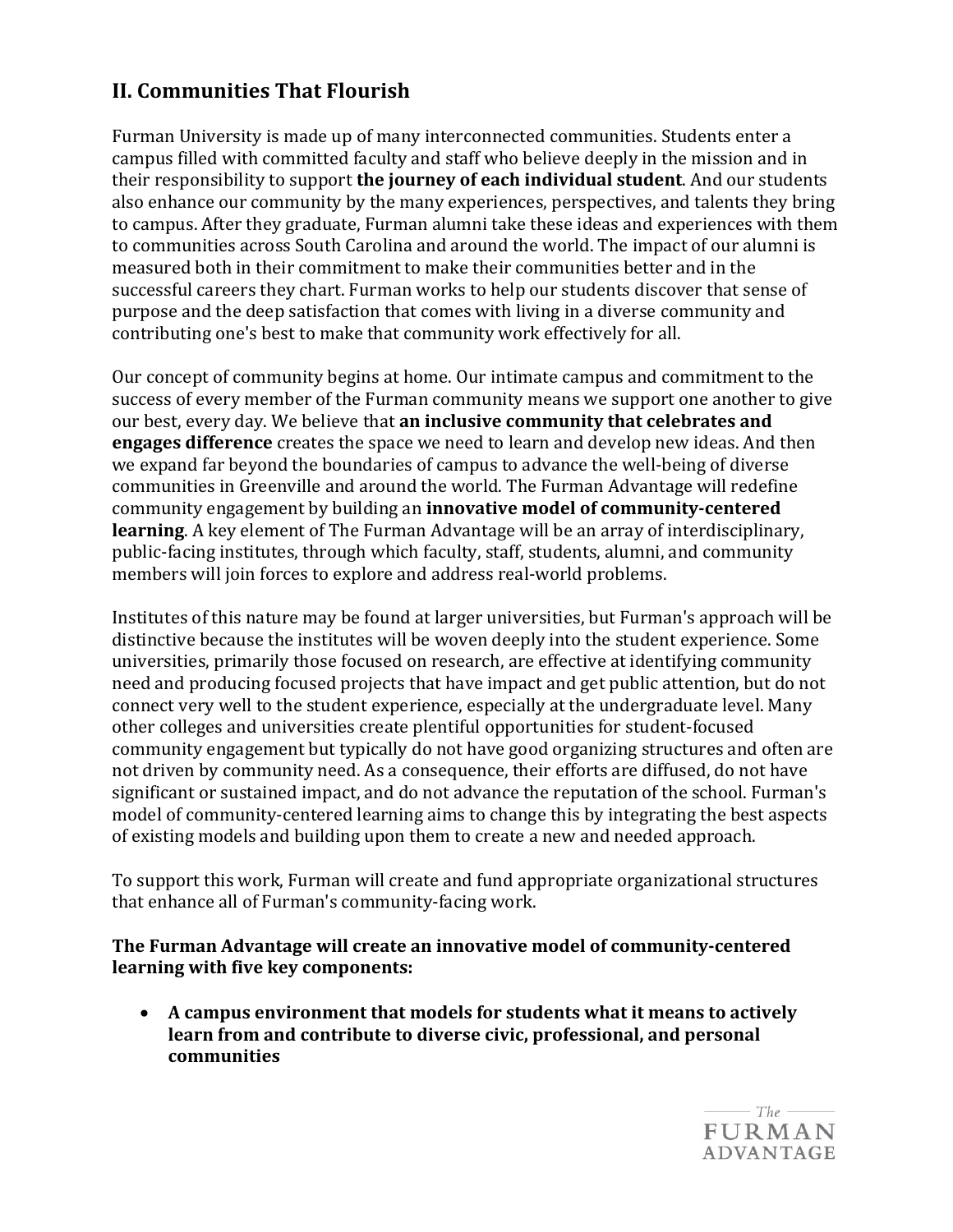Students come to Furman from a wide range of backgrounds and experiences: rural, urban, global, with unique identities and from differing socioeconomic circumstances. They benefit from an international faculty and staff whose breadth of expertise and perspective represents an opportunity for tremendous learning and growth. When our students graduate, they enter communities and workplaces that are in nearly every instance more diverse than the places they came from. At Furman students will participate in a multitude of communities while learning how to engage in environments beyond their comfort zone. 

• **Community partners** in Greenville and beyond **who will identify challenges and opportunities that can especially benefit from The Furman Advantage**

The Furman Advantage will build upon the classroom experience by facilitating collaborative projects that incorporate research and programs to drive community impact. Projects will be derived in partnership with civic leaders and community organizations, matching Furman's strengths with community needs. These efforts will foster sustained partnerships and build trust among community leaders, organizations, and those who benefit from the work. Although not the only outlet for our contributions, Greenville will be an important area of focus. Because of the city's size, proximity to our campus, and its enthusiasm for civic partnerships, the opportunities will be plentiful and the barriers low. Organizations like Greenville Forward, Ten at the Top, Live Well Greenville, and the Greenville Chamber of Commerce will provide important connectivity, advocacy, and support for ambitious ideas and projects. 

• **Furman faculty, whose scholarly expertise and dedication make them ideally suited to lead off-campus projects** locally, regionally, and globally that are **focused on community needs**

Furman faculty members conduct research that contributes knowledge and solutions for community issues ranging from hunger and homelessness to public safety and community health. Members of the faculty also bring together experts in particular fields and foster community discussion and learning through lectures, opinion essays, and conferences. They organize community-based projects and support students directly as they undertake research, work in internships, and volunteer service in the community. 

• **Furman students, whose problem-solving skills and career opportunities will be transformed by their involvement in community-centered projects and networks**

This model of community-centered learning will create deeper and more meaningful experiences for students, enabling them to do work that is needed and has impact, and to develop enduring relationships in the community. The skills developed at Furman can be applied to community engagement anywhere and will travel with students for a lifetime. While at Furman, students will connect to a vital network of campus, community, and alumni experts and mentors that help them to prepare for and contribute to the world

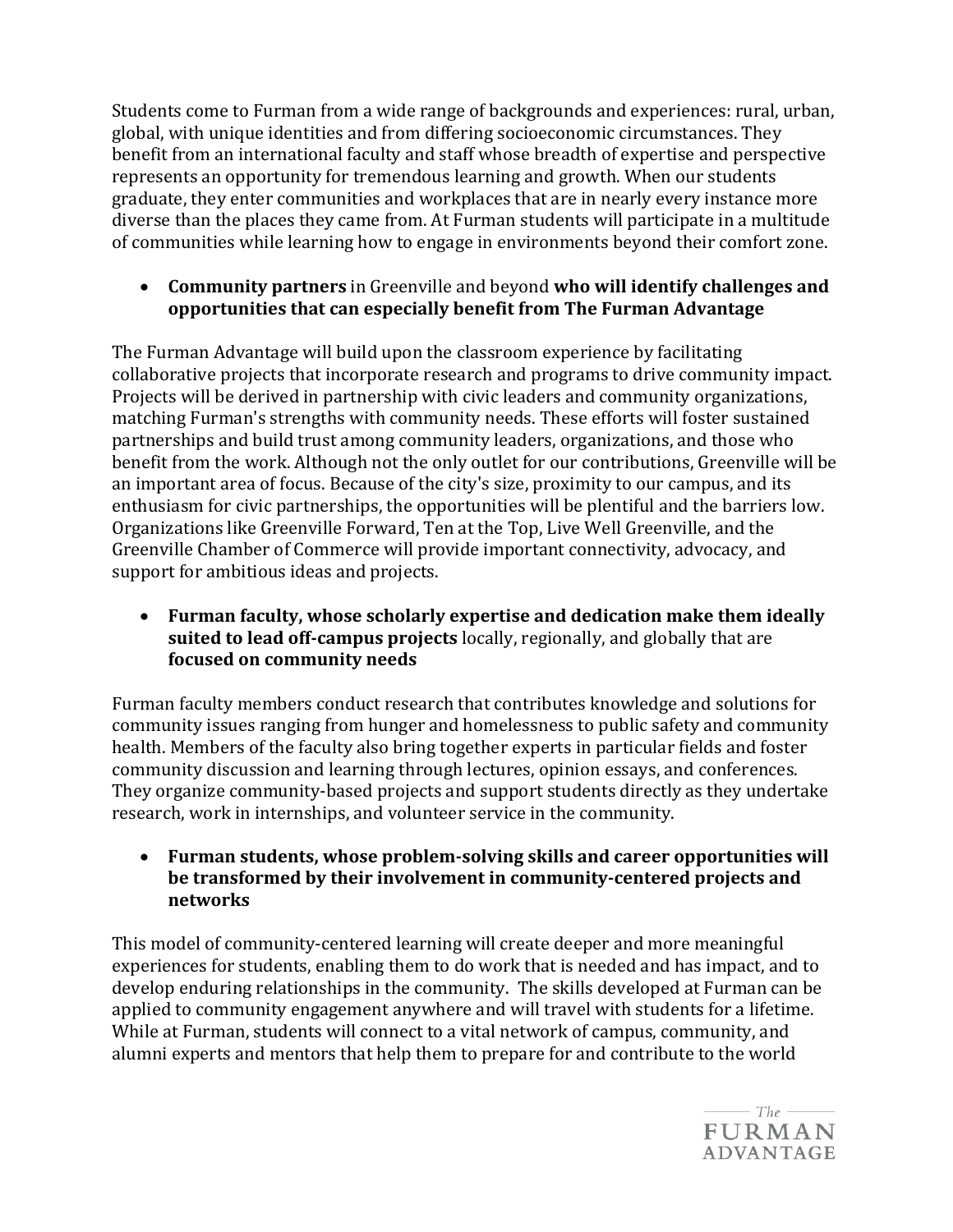beyond Furman and open up a wider array of career opportunities. These new and expanded linkages between community organizations and Furman faculty and students will expand the knowledge of all participants. As students are learning, the faculty and community partners also will grow their understanding through exposure to new perspectives, research, and project outcomes. 

## • **Improved structures to support new programs and partnerships among Furman and external communities**

Furman's public-facing institutes and community-centered infrastructure will foster longterm relationships between Furman and our many existing and potential partners. They will leverage and coordinate the many efforts already underway, and will provide critical support for a more ambitious set of programs and partnerships. The creation of these enhanced structures also will bring attention to Furman's efforts and will serve as an important signal about the university's priorities and commitment to our surrounding communities. 

**The Furman Advantage will create and fund appropriate organizational structures to catalyze and organize Furman's outward-facing work by:** 

• **Expanding the network of relationships and resources that we can integrate into the student experience**

Creating community-centered organizational structures will allow us to leverage and support the important work already underway in existing programs that engage with and benefit the community, all of which provide greater opportunities for student internships and future employment. These programs extend Furman's educational programs and knowledge to the broader community, and they allow community members to contribute directly to the success of Furman programs and particularly to the learning experiences of our students. Many of these efforts—in particular arts and music programming and Furman Athletics—also attract visitors to Greenville and are part of a thriving cultural scene that creates economic benefit for the broader region. 

#### • **Strengthening the university's connectivity and engagement with Greenville, the broader region, and the world**

Furman's future is yoked to the well-being of Greenville and South Carolina, and both the city and the state represent a tremendous opportunity for our students and faculty—and Furman itself—to have both immediate and lasting impact, economically, culturally, politically, and socially. Greenville and South Carolina have strong business and civic leadership and willing partners who will be essential to addressing these issues. Furman has been one of these partners, providing hundreds of community programs, research projects, partnerships, and service activities in Greenville, across South Carolina and beyond. We believe we could be an even stronger engine powering Greenville and South

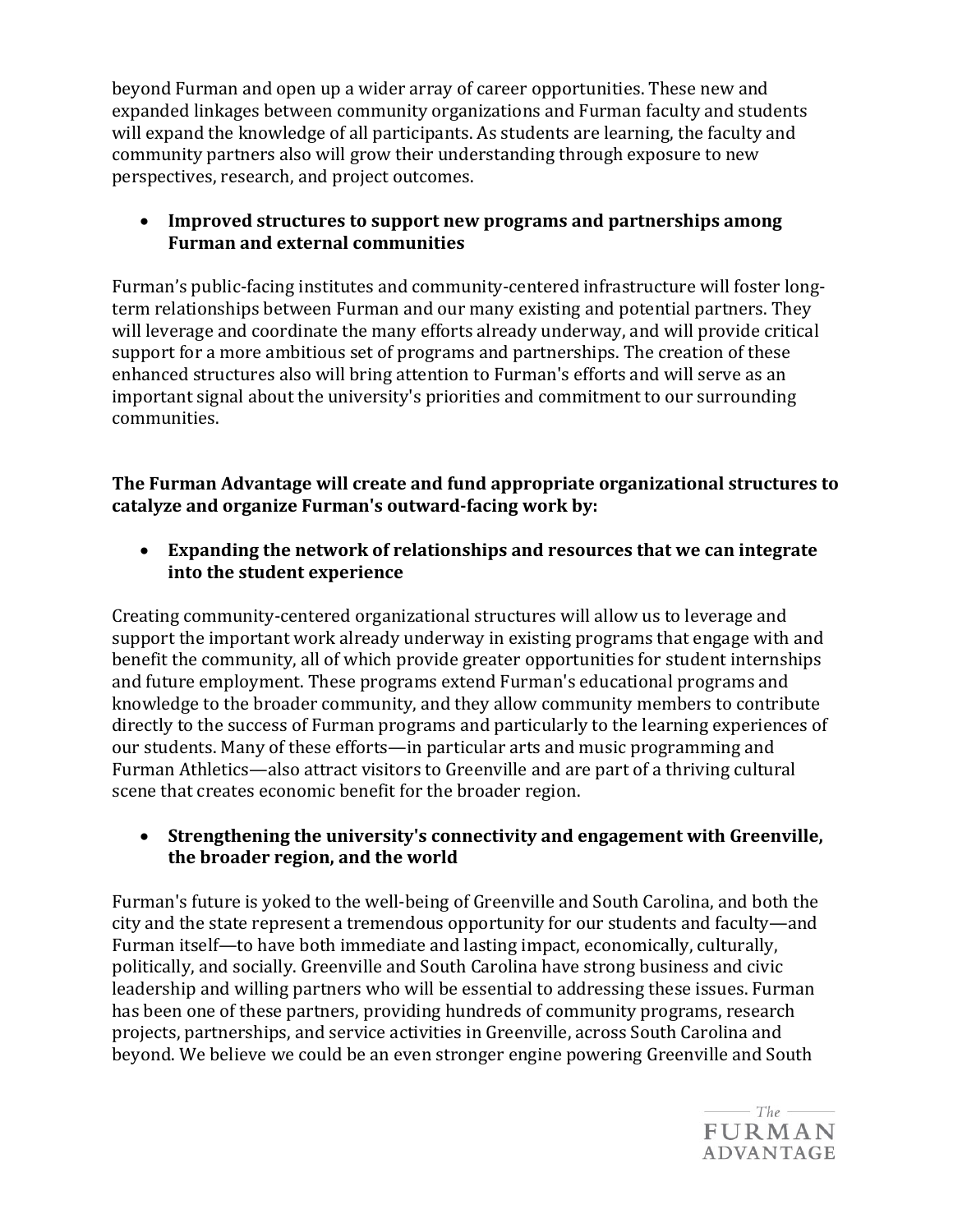Carolina, helping the state to make measurable progress in areas such as education, community health, and sustainability. 

## • **Growing Furman's external partnerships and creating economies of scale**

Furman's enhanced community-centered infrastructure will create a central hub for Furman's community engagement work, serving as the connective tissue between Furman and the community. Staff will develop and nurture relationships with community stakeholders, identify community needs and opportunities for partnerships, and enable community leaders and external partners to connect with the intellectual capital of the university. Furman students and faculty will be deeply engaged in the range of communitycentered programming, enabling a range of experiences and community mentoring relationships for students.

By partnering across campus and community entities, Furman's new community-centered infrastructure may serve as a(n):

- Catalyst—sparking innovative new programs and partnerships;
- Convener—gathering participants from diverse sectors to examine thematic challenges and work toward solutions;
- Manager—organizing projects that match Furman's expertise, assembling partners, and identifying and coordinating resources;
- Consultant—connecting the expertise of Furman faculty and students with outside organizations that can benefit from their knowledge;
- Analyst—keeping an inventory of efforts, tracking and reporting progress, and surfacing trends and themes;
- Promoter—broadly disseminating discoveries and successes to inspire future progress; and
- Incubator—leveraging the synergies and enrichment of Furman's various centers, institutes, and programs.

These roles become even more critical as a complement to new and expanded public-facing institutes and expanded community-centered learning opportunities for all of our students. 

**The Furman Advantage will launch an ambitious set of interconnected, public-facing institutes** to focus our community engagement efforts and impact through:

• **Conducting projects that have direct relevance and payoff for Greenville and other communities in South Carolina and around the world**

The institutes will build upon the classroom experience by facilitating research, internships, fellowships, experts-in-residence, high-powered guest speakers, and collaborative projects that incorporate research and innovative programs to drive community impact. They will integrate community partners, faculty research, and student engagement around a few key topics, ensuring the work is sustained and has lasting

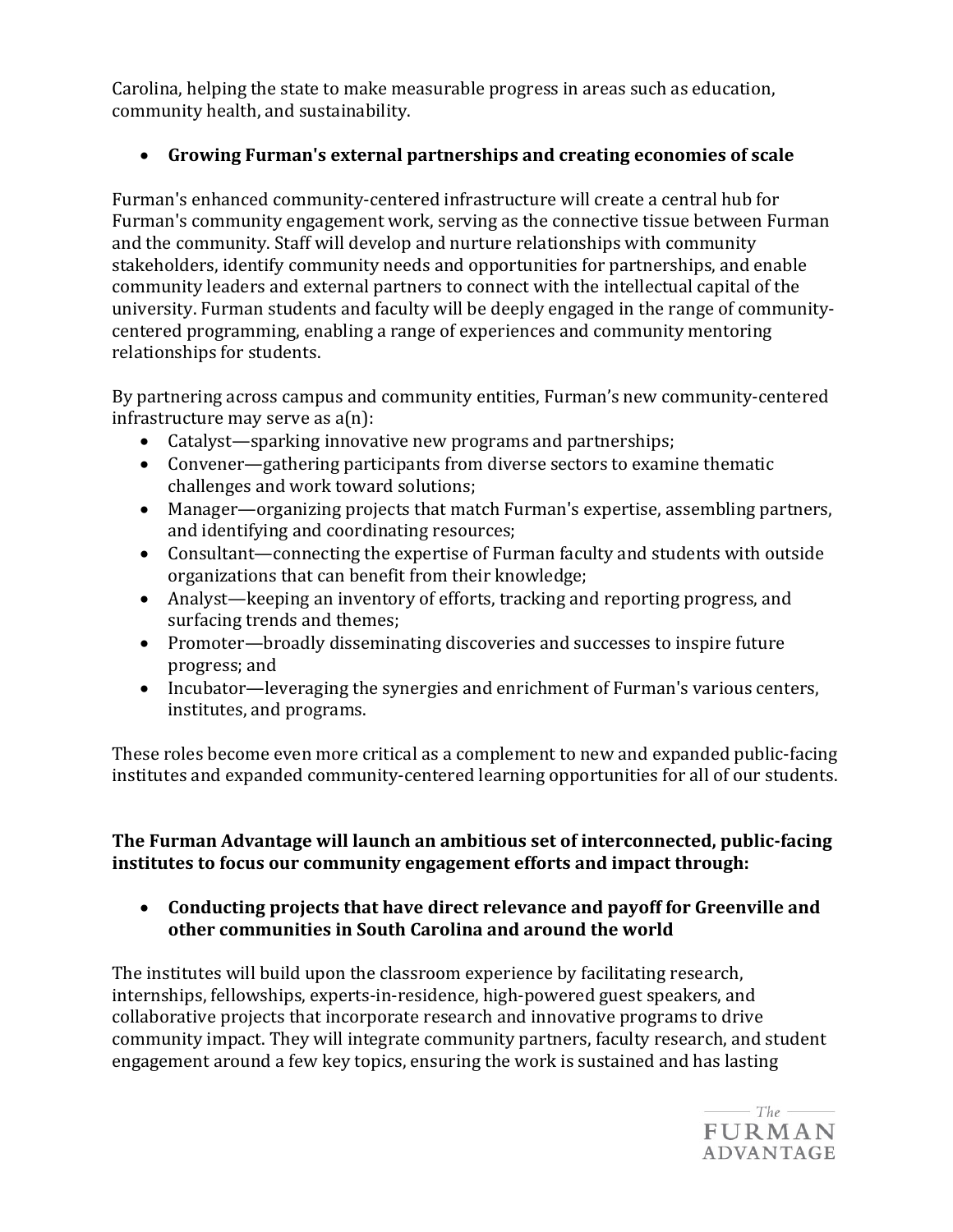impact. Once the topics have been identified, the institutes will build teams to work in a more directed way to identify solutions, put those solutions into practice, and study the results so we have confidence that the efforts are working as planned. 

## • **Creating tools, methods, models, and approaches that are scalable**

The projects Furman undertakes will allow faculty to build models and approaches that can be applied in other settings, because we have confidence in them. And efforts and discoveries in South Carolina and around the world can be brought back to Greenville. A new joint Sustainability Sciences and Asian Studies program being offered to students of both Furman and Yunnan Minzu University in China is an example of scaling our strengths to communities beyond our immediate vicinity and bringing value back to campus. These permeable gateways can be a superhighway for community engagement and innovation everywhere, underscoring the world-embracing foundations of a Furman education. 

## • **Focusing the Richard W. Riley Institute, David E. Shi Center, and newly formed Institute for the Advancement of Community Health on increased student and faculty engagement with communities**

The Institutes will benefit from and seek out external partnerships with relevant organizations as well as interdisciplinary work with faculty and academic departments across the university. They will competitively fund grants for research projects that support collaborations among faculty, students, and community partners. The institutes will establish relationships and make an impact not only locally in Greenville, but also across the state of South Carolina, the United States, and around the world. Through this work, the institutes will provide Furman students with unique access to networks and connections opening doors and creating career opportunities. 

#### • **Identifying additional areas where community need and Furman expertise overlap, and launching new institutes over time to address these opportunities**

New institutes will be created in areas where Furman has historically been strong and where there is faculty expertise and interest, significant community need, and productive partnership opportunities. Additional institutes will be defined and focused with input from faculty, students, community leaders, alumni, and philanthropic partners. Institutes will interact across multiple academic departments, commit to opportunities for student learning, pursue promising areas of scholarship and research, connect to areas of community need, and have natural community partners. They will provide both curricular support and co-curricular programs. Their work will contribute to expert knowledge and ideally will create linkages across the institutes and produce programs and approaches that are scalable.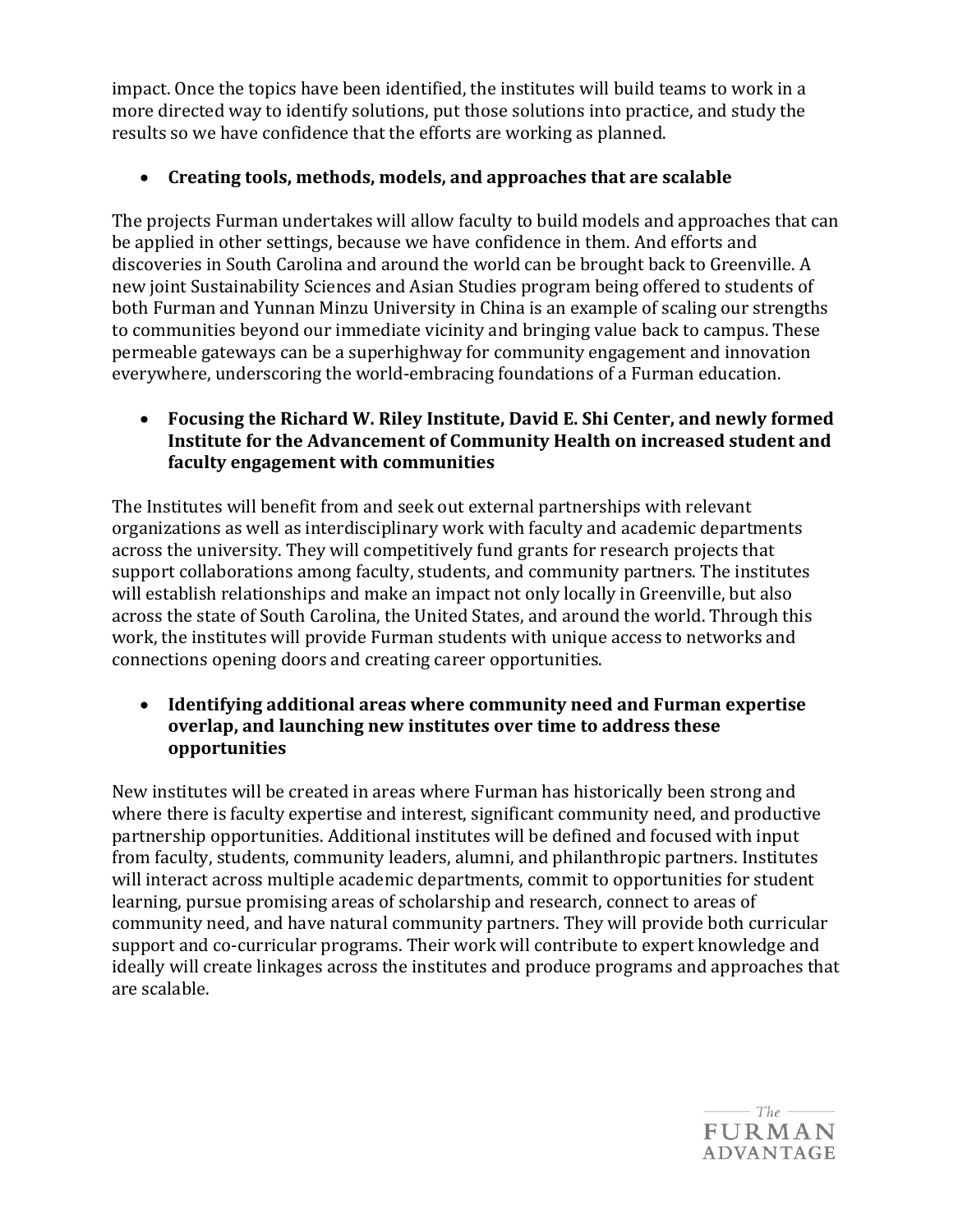# **III. Connections That Endure**

This inspired plan flows from Furman's successful history of engagement and the strategic priorities that have emerged from new leadership, deeply engaged faculty and staff, and a re-examination of the goals of Vision 2020. With this bold set of initiatives, we have the opportunity to introduce the world to **an educational model that builds a better society**. To do this, we must move forward as a connected community network by articulating a shared set of core values and embracing and welcoming a diversity of thought, identity, and experience that better prepares students for future success. Furman is committed to helping a new generation of students uncover their calling and discover both deeply satisfying careers and their tremendous potential for positive impact in the world. We have the opportunity to create **a university with infinite horizons** for every single student—to create an educational experience driven by passion and guided with purpose, preparing them better than any other institution for a successful and meaningful life. 

**This bold, new vision will demonstrate the relevance and value of a liberal arts education and will establish Furman as a model for a transformative student experience** by:

• **Making real the citizenship promise of a liberal arts education, graduating students who appreciate difference, value community, and are prepared to make a lasting impact**

Through guided self-reflection, community-based projects, and global learning experiences, Furman students and alumni will be uniquely well prepared for career success and meaningful contribution to their communities. At a time when the world needs leaders who can cross divisive boundaries to create shared progress, Furman will develop graduates who can work across differences and who are able to apply their broad knowledge of culture, history, and human experience to both lead and collaborate. This commitment by a private university to the well-being of its community and to the world can help make tangible for students and community alike the humanistic ideals of a liberal arts and sciences education. 

#### • **Ensuring that communities have access to expertise, ideas, and projects that meet real needs**

Furman will be a leader in producing people, programs, and ideas that fuel community well-being by ensuring that the ideas we produce also are disseminated widely to the community members and groups who can benefit from them. We will engage community leaders and policymakers so that the projects we undertake are born of real community need and are relevant to those we seek to serve. And when we discover approaches that work, we will share those widely so they can inform new programs and policies.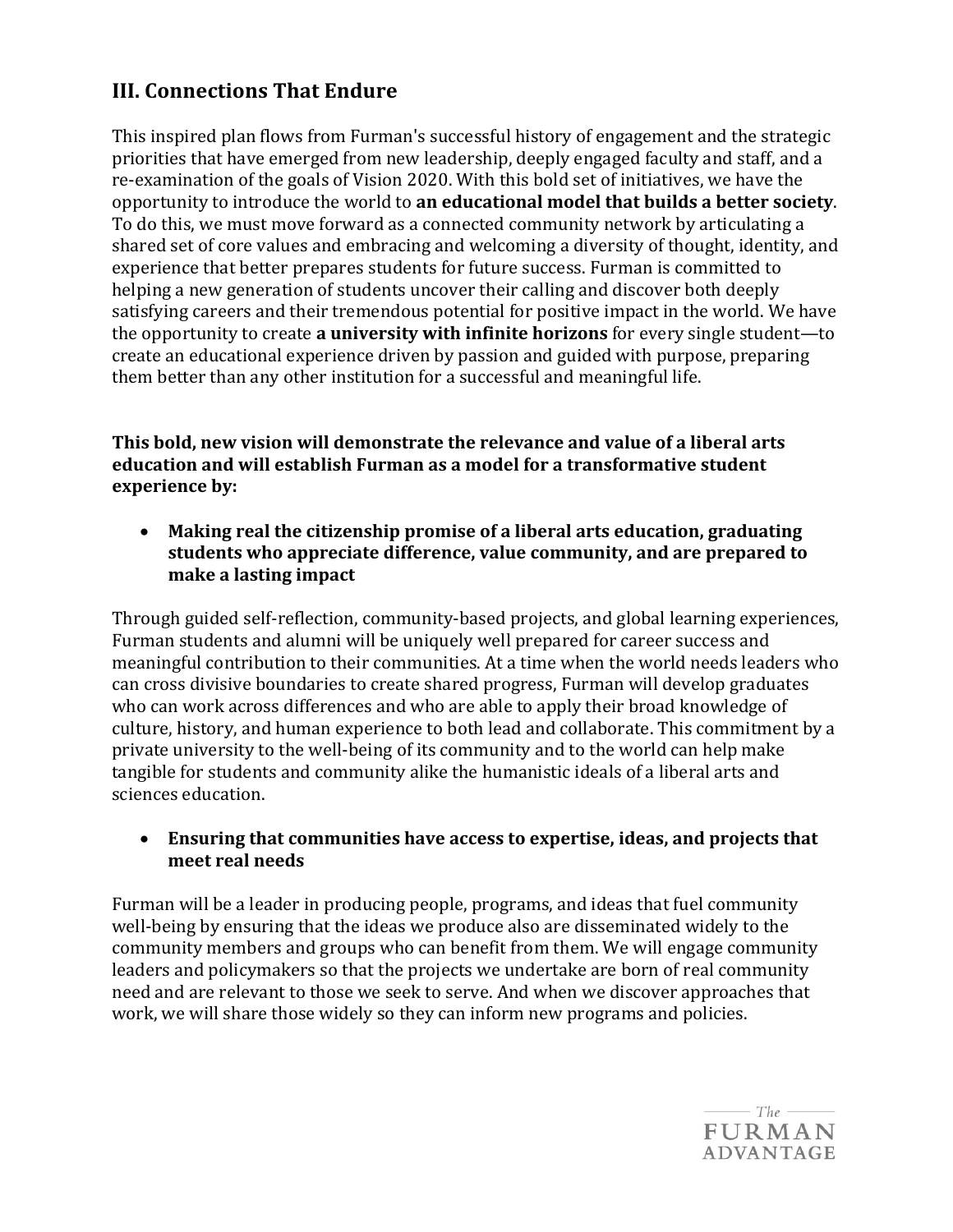## • **Building a set of data and research expertise that will inform best practices across the academy**

As the university develops methods to more effectively track student experiences and community-centered learning, the combination of new and expanded data sets and richer, more in-depth student reflections will provide a treasure trove of information to feed faculty research and scholarship on student learning and the outcomes of specific experiences. Research and analysis by our scholars will give Furman a platform to widely disseminate knowledge and best practices and to serve as a model for other universities. 

## • **Extending community impact through educational programming for all ages**

In addition to being known for excellence in traditional undergraduate programs, Furman offers educational programs to a broad spectrum of lifelong learners, all of which flow from the wellspring of the liberal arts and sciences. For example, since 2003 the Riley Institute's Diversity Leaders Initiative has educated nearly 1,800 civic and community leaders around South Carolina in the theoretical and pragmatic value of actively cultivating a broad spectrum of talent, ideas, and experiences in the workforce to ensure opportunity, access, sustainability, and growth. Bridges to a Brighter Future is a nationally recognized program that promotes college access and success for local high school students whose potential outdistances their circumstances. We will continue to invest in and grow these programs and others demonstrate the tangible relevance of liberal arts and sciences education, extend Furman's community impact, and expand the community of experts to students of all ages. 

#### **To achieve our ambitions, we must move forward together as a connected community network:**

• **Living up to our ideals by welcoming and embracing diverse identities, experiences, and talent**

The power of a Furman education will be most fully realized when we ensure that students from around the state, around the region, and around the world can benefit from the experiences we offer. We are committed to recruiting a diverse student body and to reducing barriers erected by race, identity, religion, experience, income, disability, and other characteristics that often divide people. It is not sufficient simply to enroll students from diverse backgrounds; we must also create opportunities for meaningful engagement and encourage the exchange of differing viewpoints. We must foster the development of a community of experts within our campus that welcomes each and every student to contribute their best ideas and simultaneously challenges their assumptions. This diverse student community further requires a diverse group of faculty and staff to teach, mentor, and challenge them. In creating and supporting an empowered community of students and mentors, we will demonstrate our values—characterized by community spirit, continuous improvement, and shared aspirations. 

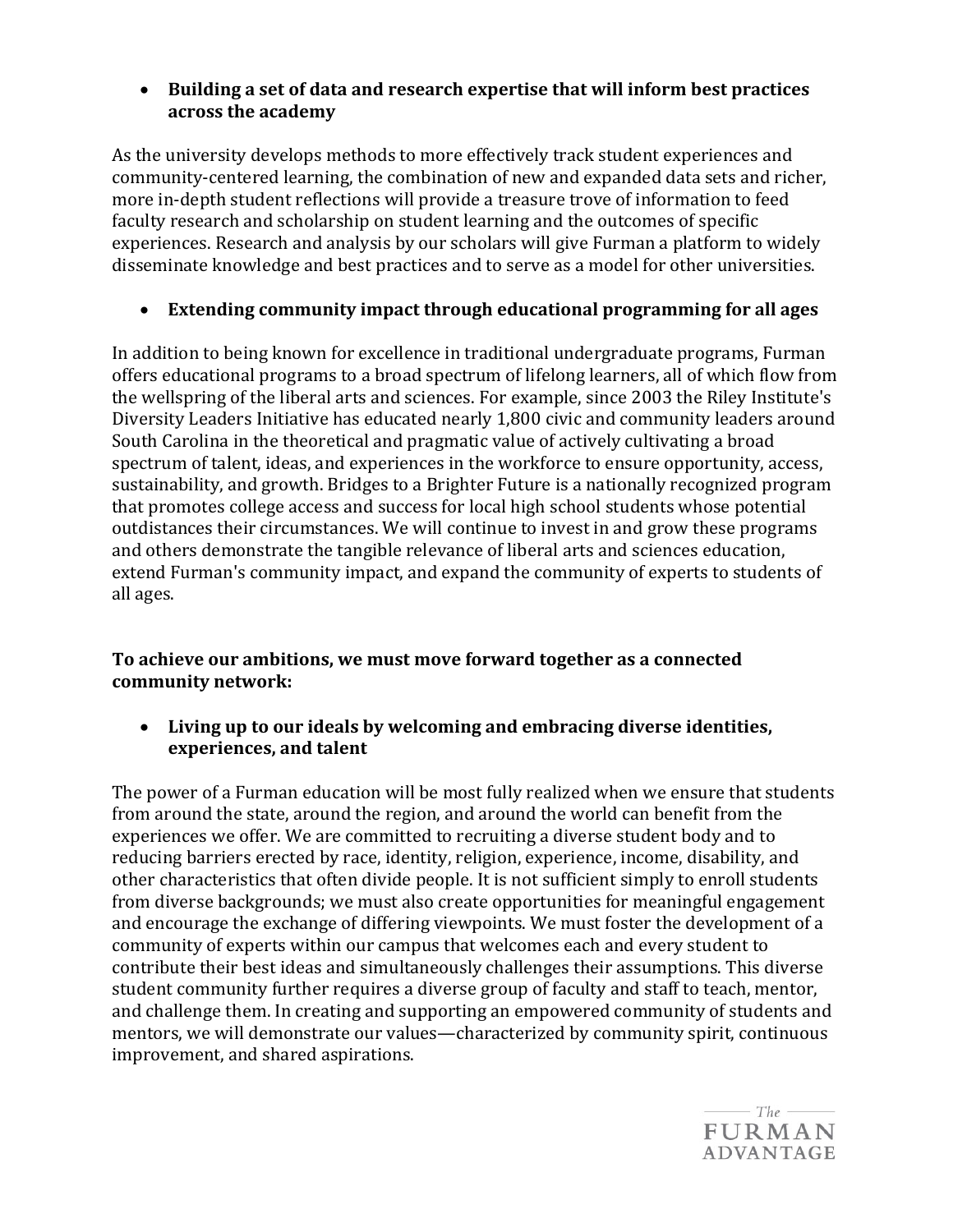• **Engaging faculty, staff, students, and the broader Furman community in an inclusive process as we work collaboratively to chart Furman's future path**

We will support this work with effective administrative structures, appropriate incentives, and sufficient staffing and programmatic resources to scale up successful programs and ensure that promising new approaches can be sustained over time. New and better systems for inviting and tracking student participation and for assessing outcomes will be important, as will feedback from students, parents, employers, and community partners to help us calibrate and ensure we are living up to our goals. We must also expand the visibility, reach, and impact of Furman to a broad array of stakeholders. To be successful, we will need the commitment and deep engagement of the Furman community—faculty, staff, students, alumni, and parents—as well as the engagement and support of the community of experts beyond our gates. 

### • **Using The Furman Advantage as both an opportunity and an imperative to activate and engage our alumni, broadly defined**

Our alumni are the most compelling ambassadors of the Furman experience and represent the broadest reach of our intellectual capital in the world. We need them to challenge us, support us, and participate in our programs. We will broaden the definition of the alumni community and strengthen allegiance and engagement among those who have participated in the Riley Institute, Bridges to a Brighter Future, Undergraduate Evening Studies, Center for Corporate and Professional Development, and Osher Lifelong Learning Institute. And by demonstrating a compelling vision and broad impact, we will motivate our alumni to make Furman University a top priority for their philanthropic support. 

#### • **Engaging the philanthropic community as a critical ingredient in carrying out this work**

We believe this ambitious vision will be inspiring to foundations, corporate and civic partners, and individual donors. We will demonstrate to our funding partners how their investment in Furman will transform the experience for our students while simultaneously advancing the well-being of Greenville and communities across South Carolina and around the world. 

What we envision for our future will take time. It will be every bit as challenging as our past two-decades work designing, implementing and refining the engaged learning model. Those experiences, and many others in our long history, are evidence of courage, conviction, and persistence. And because of them, Furman today stands on firm footing: a leading university and a diverse center of learning tempered by the lessons of its history, graced by the virtue of its people, and animated by hope for a bright future.